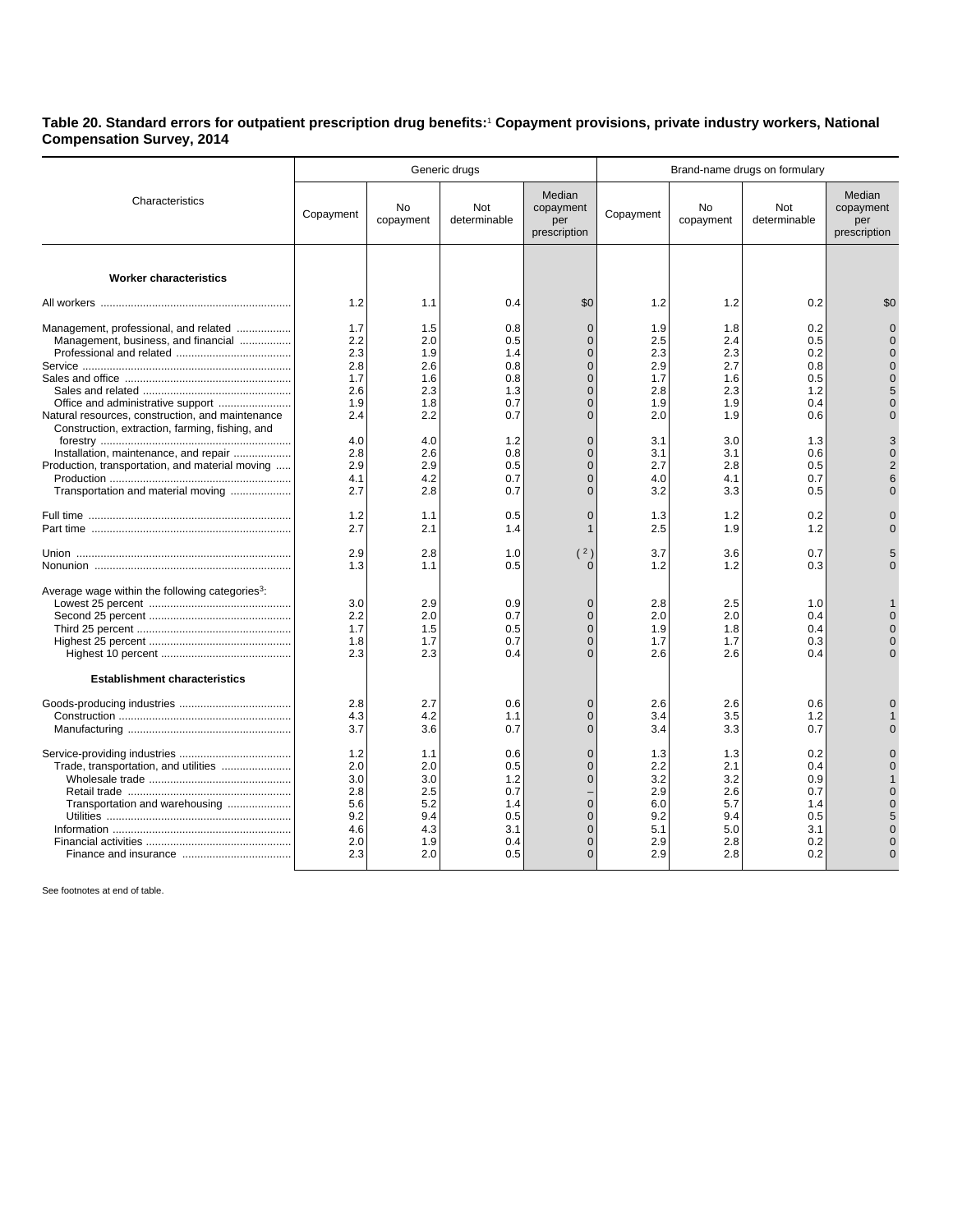## **Table 20. Standard errors for outpatient prescription drug benefits:**<sup>1</sup>  **Copayment provisions, private industry workers, National Compensation Survey, 2014—continued**

|                                                                                                                                          | Brand-name drugs not on formulary                            |                                                      |                                        |                                                                                      |  |
|------------------------------------------------------------------------------------------------------------------------------------------|--------------------------------------------------------------|------------------------------------------------------|----------------------------------------|--------------------------------------------------------------------------------------|--|
| Characteristics                                                                                                                          | Copayment                                                    | No<br>copayment                                      | Not<br>determinable                    | Median<br>copayment<br>per<br>prescription                                           |  |
| <b>Worker characteristics</b>                                                                                                            |                                                              |                                                      |                                        |                                                                                      |  |
|                                                                                                                                          | 1.4                                                          | 1.4                                                  | 0.3                                    | \$0                                                                                  |  |
| Management, professional, and related<br>Management, business, and financial                                                             | 2.2<br>2.8<br>2.6<br>3.3                                     | 2.2<br>2.8<br>$2.5\,$<br>2.7                         | 0.3<br>0.5<br>0.3<br>1.3               | $\Omega$<br>$\mathbf{1}$<br>$\overline{0}$                                           |  |
|                                                                                                                                          | 1.8<br>2.7                                                   | 1.9<br>$2.5\,$                                       | 0.4<br>0.8                             | $\overline{4}$<br>6                                                                  |  |
| Office and administrative support<br>Natural resources, construction, and maintenance<br>Construction, extraction, farming, fishing, and | 2.3<br>2.5                                                   | 2.3<br>2.5                                           | 0.4<br>0.5                             | $\overline{2}$<br>5                                                                  |  |
| Installation, maintenance, and repair<br>Production, transportation, and material moving<br>Transportation and material moving           | 4.1<br>3.2<br>3.0<br>4.4<br>3.5                              | 4.1<br>3.1<br>3.1<br>4.5<br>3.5                      | 0.8<br>0.7<br>0.5<br>0.9<br>0.1        | $\overline{2}$<br>$\overline{4}$<br>6<br>$\overline{7}$<br>5                         |  |
|                                                                                                                                          | 1.4<br>2.4                                                   | 1.4<br>1.9                                           | 0.3<br>1.3                             | 1<br>$\Omega$                                                                        |  |
|                                                                                                                                          | 3.8<br>1.3                                                   | 3.8<br>1.3                                           | 0.8<br>0.3                             | 2<br>3                                                                               |  |
| Average wage within the following categories <sup>3</sup> :<br><b>Establishment characteristics</b>                                      | 2.7<br>2.1<br>2.3<br>2.2<br>3.1                              | 2.2<br>2.2<br>2.3<br>2.1<br>3.1                      | 1.2<br>0.4<br>0.3<br>0.4<br>0.5        | $\overline{7}$<br>3<br>$\overline{4}$<br>$\Omega$<br>$\Omega$                        |  |
|                                                                                                                                          | 3.2<br>4.8<br>3.8                                            | 3.3<br>4.8<br>3.8                                    | 0.6<br>0.8                             | $\overline{7}$<br>4<br>3                                                             |  |
| Trade, transportation, and utilities<br>Transportation and warehousing                                                                   | 1.5<br>2.2<br>3.6<br>2.8<br>6.9<br>12.6<br>5.3<br>3.4<br>3.5 | 1.5<br>2.1<br>3.6<br>2.8<br>6.6<br>4.8<br>3.4<br>3.5 | 0.3<br>0.4<br>1.7<br>3.0<br>0.1<br>0.1 | $\Omega$<br>$\Omega$<br>9<br>$\Omega$<br>$\Omega$<br>14<br>6<br>$\Omega$<br>$\Omega$ |  |

See footnotes at end of table.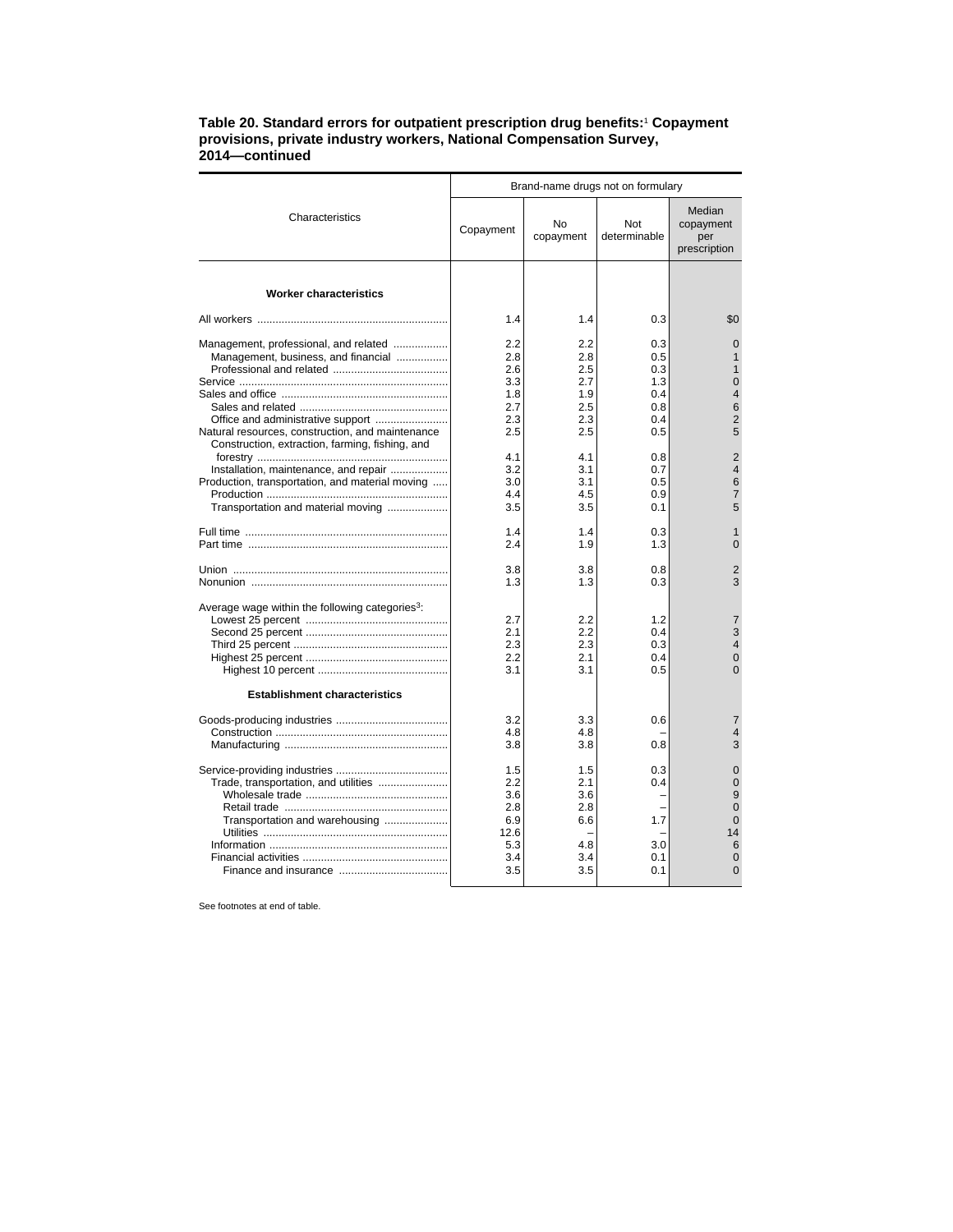**Table 20. Standard errors for outpatient prescription drug benefits:**<sup>1</sup>  **Copayment provisions, private industry workers, National Compensation Survey, 2014—continued**

|                                                                                                                                                                                                                                                                                                                                    | Generic drugs                                                                           |                                                                                  |                                                                                  |                                                                                                                                                   | Brand-name drugs on formulary                                                           |                                                                                  |                                                                                  |                                            |
|------------------------------------------------------------------------------------------------------------------------------------------------------------------------------------------------------------------------------------------------------------------------------------------------------------------------------------|-----------------------------------------------------------------------------------------|----------------------------------------------------------------------------------|----------------------------------------------------------------------------------|---------------------------------------------------------------------------------------------------------------------------------------------------|-----------------------------------------------------------------------------------------|----------------------------------------------------------------------------------|----------------------------------------------------------------------------------|--------------------------------------------|
| Characteristics                                                                                                                                                                                                                                                                                                                    | Copayment                                                                               | <b>No</b><br>copayment                                                           | Not<br>determinable                                                              | Median<br>copayment<br>per<br>prescription                                                                                                        | Copayment                                                                               | No<br>copayment                                                                  | Not<br>determinable                                                              | Median<br>copayment<br>per<br>prescription |
| Credit intermediation and related activities.<br>Insurance carriers and related activities<br>Real estate and rental and leasing<br>Professional and business services<br>Professional and technical services<br>Education and health services<br>Junior colleges, colleges, and universities<br>Health care and social assistance | 3.2<br>4.1<br>3.7<br>2.7<br>3.9<br>2.5<br>2.7<br>3.9<br>2.8<br>3.8<br>5.0               | 3.2<br>3.5<br>2.6<br>3.9<br>1.7<br>2.7<br>3.9<br>2.0                             | 0.2<br>1.3<br>0.8<br>1.8<br>0.1<br>0.2<br>2.1                                    | \$0<br>$\Omega$<br>$\Omega$<br>$\Omega$<br>$\Omega$<br>$\Omega$<br>$\Omega$<br>$\Omega$<br>$\Omega$<br>$\Omega$<br>$\Omega$                       | 3.4<br>3.8<br>3.4<br>3.7<br>4.6<br>1.6<br>2.7<br>3.7<br>1.9<br>5.7<br>5.2               | 3.4<br>3.7<br>3.7<br>4.6<br>1.5<br>2.7<br>3.7<br>1.8                             | 0.1<br>0.1<br>0.6<br>0.4<br>(4)<br>0.1<br>0.4                                    | \$C                                        |
| Geographic areas                                                                                                                                                                                                                                                                                                                   | 1.6<br>2.2<br>1.9<br>1.5<br>1.6<br>2.9                                                  | 1.3<br>1.7<br>1.9<br>1.5<br>1.6<br>2.9                                           | 0.8<br>1.3<br>0.4<br>0.4<br>0.5<br>0.7                                           | $\Omega$<br>$\Omega$<br>$\Omega$<br>$\Omega$<br>$\Omega$<br>$\Omega$                                                                              | 1.5<br>1.8<br>2.4<br>1.7<br>1.9<br>2.8                                                  | 1.4<br>1.7<br>2.4<br>1.7<br>1.9<br>2.8                                           | 0.3<br>0.5<br>0.3<br>0.3<br>0.4<br>0.4                                           |                                            |
|                                                                                                                                                                                                                                                                                                                                    | 2.6<br>5.0<br>3.1<br>2.0<br>2.2<br>2.4<br>4.8<br>2.8<br>3.6<br>4.9<br>2.2<br>5.3<br>1.8 | 2.5<br>4.3<br>3.0<br>2.2<br>2.3<br>2.4<br>5.3<br>2.1<br>2.6<br>3.7<br>1.9<br>1.7 | 0.4<br>1.1<br>0.4<br>0.5<br>0.6<br>1.3<br>1.0<br>1.6<br>2.1<br>2.7<br>0.6<br>0.5 | O<br>$\Omega$<br>$\Omega$<br>$\Omega$<br>$\Omega$<br>$\Omega$<br>$\Omega$<br>$\Omega$<br>$\Omega$<br>$\Omega$<br>$\Omega$<br>$\Omega$<br>$\Omega$ | 2.6<br>5.1<br>3.0<br>1.9<br>2.6<br>2.3<br>3.9<br>2.4<br>2.5<br>5.2<br>3.0<br>6.8<br>2.8 | 2.5<br>4.5<br>2.9<br>2.0<br>2.6<br>2.7<br>4.3<br>2.3<br>2.6<br>4.7<br>2.8<br>2.7 | 0.4<br>1.1<br>0.4<br>0.4<br>0.4<br>1.3<br>0.9<br>0.4<br>0.2<br>1.3<br>0.6<br>0.5 |                                            |

See footnotes at end of table.